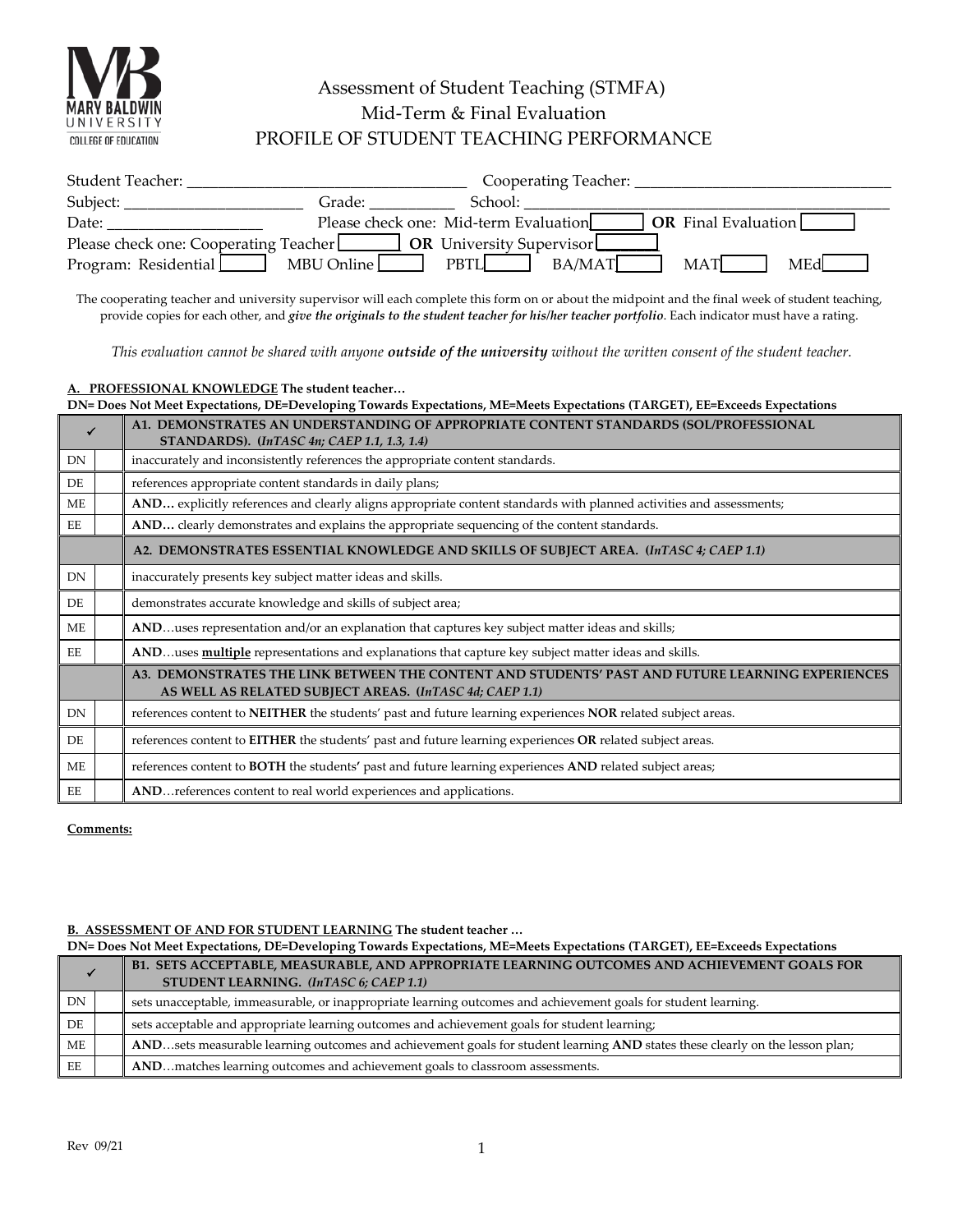|           | B2. PLANS FORMAL AND INFORMAL ASSESSMENT OF LEARNING OUTCOMES. (InTASC 6a; CAEP 1.1)                                                                                                      |
|-----------|-------------------------------------------------------------------------------------------------------------------------------------------------------------------------------------------|
| DN        | plans inappropriate formal and informal assessments that are not linked to learning outcomes.                                                                                             |
| DE.       | plans appropriate formal and informal assessments that are linked to learning outcomes;                                                                                                   |
| <b>ME</b> | ANDcan articulate ways formal and informal assessments should impact future learning activities;                                                                                          |
| EE        | ANDhas strategies to provide students with effective, descriptive feedback to guide their progress.                                                                                       |
|           | B3. CHECKS FOR UNDERSTANDING USING A VARIETY OF ASSESSMENT TECHNIQUES TO ENHANCE STUDENT<br>LEARNING. (InTASC 6e, 6g; CAEP 1.1, 1.2, 1.3, A.1.2)                                          |
| <b>DN</b> | makes few or no attempts to determine student comprehension AND gives students little or no feedback.                                                                                     |
| DE.       | monitors student comprehension of content AND provides students with limited feedback.                                                                                                    |
| <b>ME</b> | uses a variety of assessment techniques to monitor comprehension of the content AND provides students with timely meaningful<br>feedback;                                                 |
| EE.       | ANDanalyzes individual and group comprehension of the content, AND gives all students substantive and specific feedback, AND<br>makes appropriate instructional adjustments as necessary. |
|           | B4. USES FORMAL AND INFORMAL ASSESSMENT EVIDENCE TO IDENTIFY STRATEGIES TO IMPROVE INSTRUCTION.<br>(InTASC 6i; CAEP 1.1, 1.2, 1.2, A.1.2)                                                 |
| <b>DN</b> | uses formal or informal assessments.                                                                                                                                                      |
| DE.       | uses formal and informal assessments;                                                                                                                                                     |
| <b>ME</b> | ANDuses assessment evidence to identify strategies to improve instruction;                                                                                                                |
| EЕ        | ANDuses assessment evidence to inform, guide and adjust individual students' learning by identifying strategies to differentiate<br>instruction.                                          |

#### **C. INSTRUCTIONAL PLANNING The student teacher…**

**DN= Does Not Meet Expectations, DE=Developing Towards Expectations, ME=Meets Expectations (TARGET), EE=Exceeds Expectations**

|           | C1. IS FAMILIAR WITH AND USES RELEVANT ASPECTS OF STUDENTS' BACKGROUND, KNOWLEDGE, EXPERIENCE, AND<br>SKILLS. InTASC 2, 7j, 7n; CAEP 1.1)                                                                                        |
|-----------|----------------------------------------------------------------------------------------------------------------------------------------------------------------------------------------------------------------------------------|
| DN        | is unfamiliar with the background, experiences, and skill level of most students in the class.                                                                                                                                   |
| DE        | is familiar with the relevant aspects of the background, knowledge, experience, and skills of most students in the class;                                                                                                        |
| ME        | ANDuses relevant aspects of students' background, knowledge, experience, and skills of most students in the class.                                                                                                               |
| EE        | demonstrates detailed understanding of the background, experience, and skill level of ALL students in the class AND plans using what<br>s/he knows about learners including developmental levels, prior learning, and interests. |
|           | C2. PLANS DIFFERENTIATED INSTRUCTION TO ADDRESS THE UNIQUE CHARACTERISTICS OF INDIVIDUAL STUDENTS<br>(E.G. TAG/GT, ESL, SPECIAL NEEDS). (InTASC 1b, 2a, 7b; CAEP 1.1, 1.4. A.1.1)                                                |
| DN        | plans undifferentiated instruction.                                                                                                                                                                                              |
|           |                                                                                                                                                                                                                                  |
| DE        | plans differentiated instruction to address the unique characteristics of some individuals in the class.                                                                                                                         |
| <b>ME</b> | effectively plans differentiated instruction to address the unique characteristics of most individuals in the class;                                                                                                             |
| EE.       | ANDseeks resources from instructional specialists to refine plans to meet learner needs.                                                                                                                                         |
|           | C3. PLANS APPROPRIATE INSTRUCTIONAL STRATEGIES TO MEET THE LEARNING OUTCOMES. (InTASC7; CAEP 1.1, A.1.2)                                                                                                                         |
| DN        | plans inappropriate methods and activities to meet the learning outcomes.                                                                                                                                                        |
| DE        | plans appropriate methods and activities to meet the learning outcomes;                                                                                                                                                          |
| <b>ME</b> | ANDplans varied methods and activities to meet the learning outcomes;                                                                                                                                                            |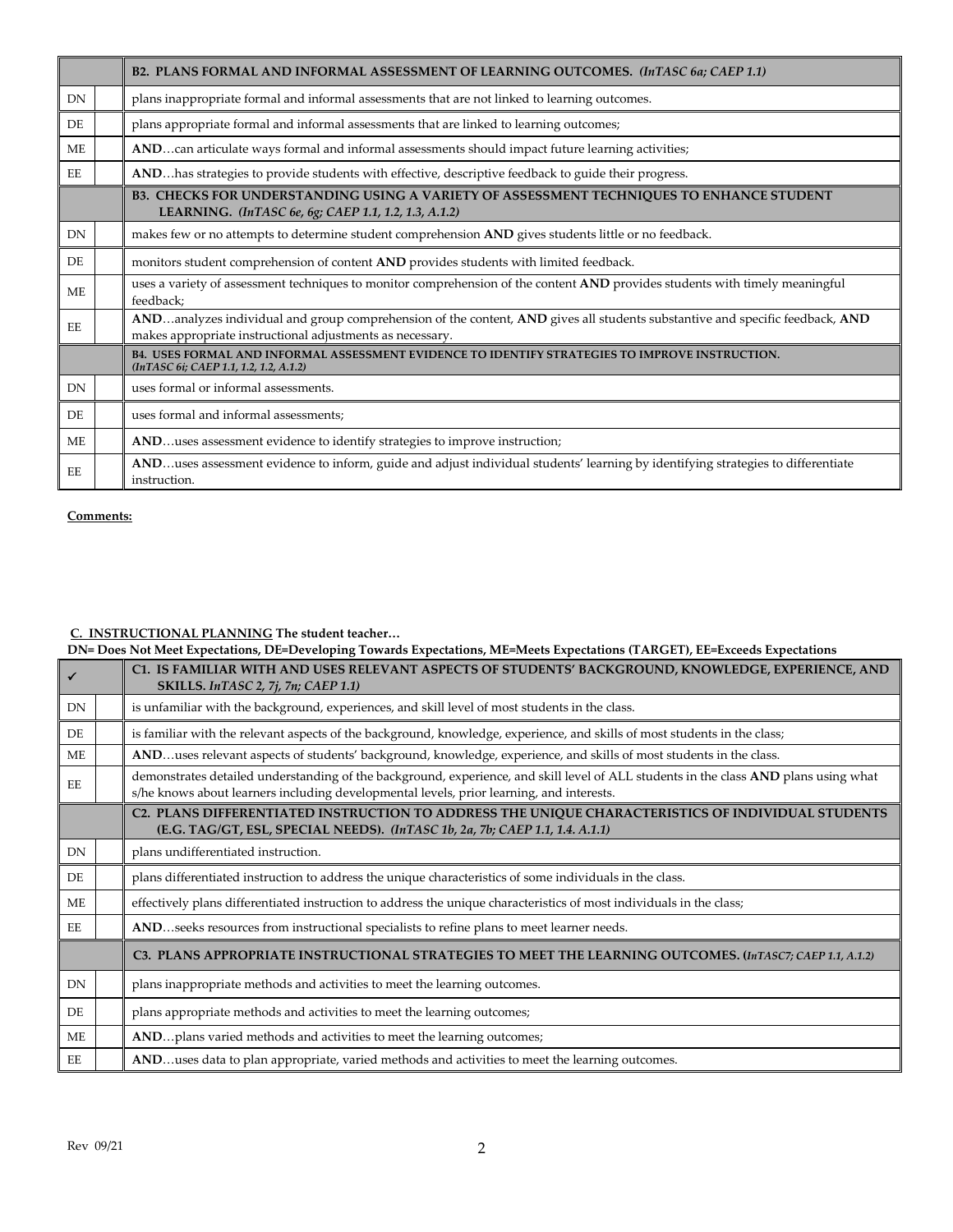|    | C4. INTEGRATES INSTRUCTIONAL TECHNOLOGY IN PLANNING. (InTASC 7k; CAEP 1.1, A.1.2)                                                        |
|----|------------------------------------------------------------------------------------------------------------------------------------------|
| DN | rarely integrates instructional technology in planning.                                                                                  |
| DE | sometimes integrates instructional technology in planning;                                                                               |
| ME | regularly integrates appropriate instructional technology in planning to meet learning outcomes;                                         |
| EE | ANDintegrates a variety of instructional technology in planning, AND clearly identifies alternative plans in the event technology fails. |
|    | C5. INTEGRATES ESSENTIAL CONTENT IN PLANNING. (InTASC 7g; CAEP 1.1, 1.3)                                                                 |
| DN | integrates only non-essential content in planning.                                                                                       |
| DE | integrates essential content in some planning.                                                                                           |
| ME | integrates essential content in all planning;                                                                                            |
| EE | ANDplanning is expanded to elaborate on identified essential content to enhance student learning.                                        |
|    | C6. PLANS TIME REALISTICALLY FOR PACING AND TRANSITIONS FOR CONTENT MASTERY.                                                             |
| DN | plans time unrealistically for pacing and transitions.                                                                                   |
| DE | plans time realistically for pacing; however, transition time is not apparent.                                                           |
| ME | plans time realistically for pacing AND transitions.                                                                                     |
| EE | plans include realistic pacing allowing for content mastery AND meaningful transitions that promote student learning.                    |

#### **D. LEARNING ENVIRONMENT The student teacher …**

#### **DN= Does Not Meet Expectations, DE=Developing Towards Expectations, ME=Meets Expectations (TARGET), EE=Exceeds Expectations**

|           | D1. ESTABLISHES A SAFE PHYSICAL AND PSYCHOLOGICAL ENVIRONMENT. (InTASC 3a, 3k; CAEP 1.1)                                                                            |
|-----------|---------------------------------------------------------------------------------------------------------------------------------------------------------------------|
| DN        | maintains an unsafe physical and psychological environment.                                                                                                         |
| DE        | attempts to maintain a safe physical and psychological environment.                                                                                                 |
| ME        | effectively creates a safe physical and psychological environment;                                                                                                  |
| EE        | AND explains the purpose for these choices to students.                                                                                                             |
|           | D2. ESTABLISHES A CLIMATE OF TRUST AND TEAMWORK. (InTASC 3j, 3q; CAEP 1.1)                                                                                          |
| <b>DN</b> | ignores evidence that a climate of trust and teamwork is lacking.                                                                                                   |
| DE        | attempts to create a climate of trust and teamwork by being fair and respectful.                                                                                    |
| ME        | purposefully creates a climate of trust and teamwork by being enthusiastic, fair, caring, and respectful to all students;                                           |
| EE        | ANDfosters regular student collaboration.                                                                                                                           |
|           | D3. MAINTAINS CONSISTENT STANDARDS FOR POSITIVE CLASSROOM BEHAVIOR. (InTASC 3c; CAEP 1.1)                                                                           |
| DN        | ignores students' needs and behavior.                                                                                                                               |
| DE        | attempts to maintain positive classroom behavior.                                                                                                                   |
| ME        | responds effectively and consistently to students' needs and behavior AND can explain why the model they are using for positive<br>classroom behavior is effective. |
| EЕ        | demonstrates the ability to change and adapt classroom management plans based on students' changing needs and behavior AND<br>explain why changes were made.        |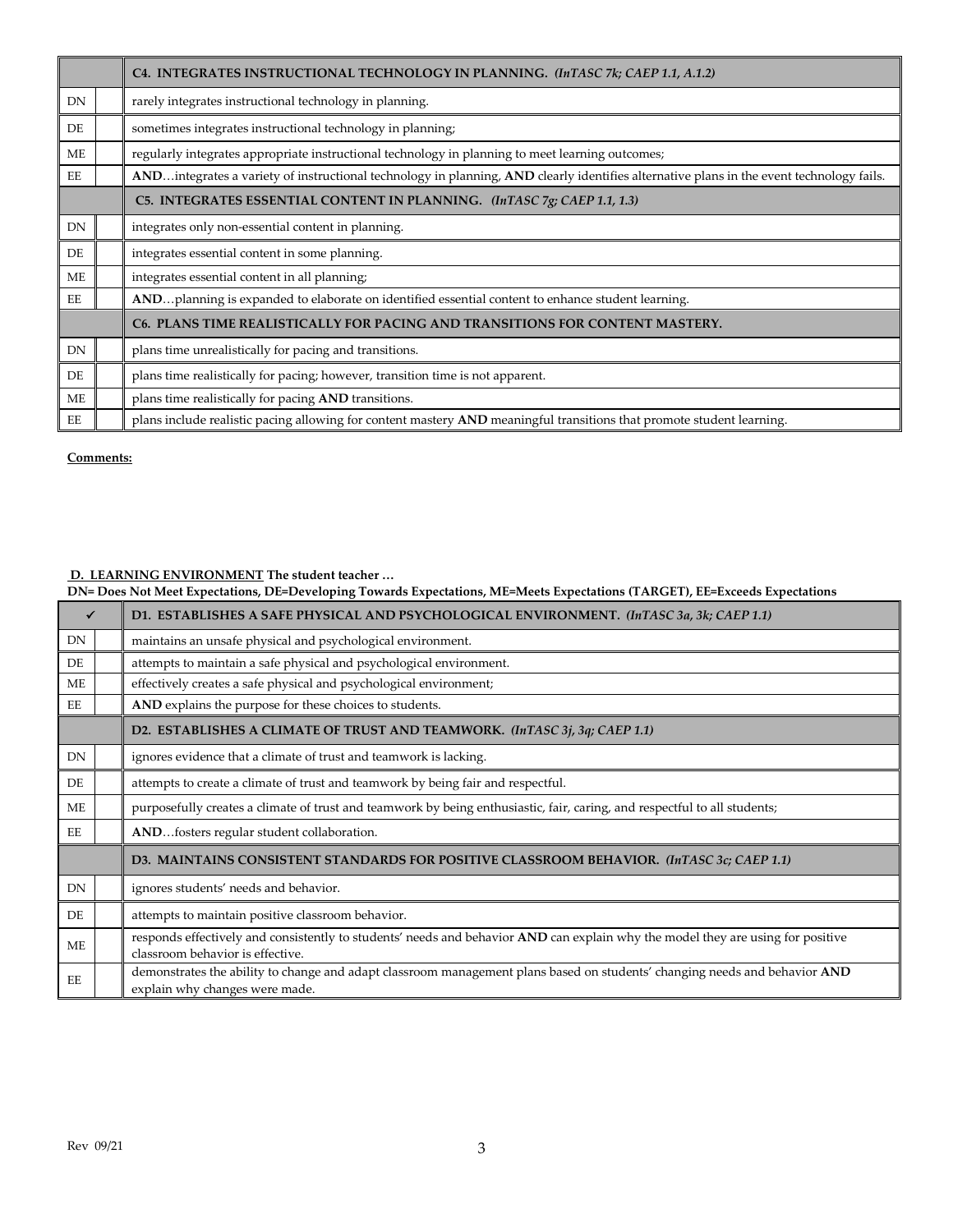|           | D4. DEMONSTRATES RESPECT FOR AND RESPONSIVENESS TO THE CULTURAL BACKGROUNDS AND DIFFERING<br>PERSPECTIVES OF LEARNERS. (InTASC 3f, 3l); CAEP 1.1, 1.4, A.1.2) |
|-----------|---------------------------------------------------------------------------------------------------------------------------------------------------------------|
| DN        | Infrequently shows awareness of the different cultural backgrounds and differing perspectives of learners in the classroom.                                   |
| DE        | can identify the different cultural backgrounds AND acknowledge different perspectives represented in the classroom;                                          |
| <b>ME</b> | AND respects and responds to the varying cultural backgrounds and differing perspectives of learners in the classroom;                                        |
| EE        | AND incorporates these differences into his/her teaching and use of content examples.                                                                         |

## **E. INSTRUCTIONAL DELIVERY The student teacher …**

|               | DN= Does Not Meet Expectations, DE=Developing Towards Expectations, ME=Meets Expectations (TARGET), EE=Exceeds Expectations                                                         |
|---------------|-------------------------------------------------------------------------------------------------------------------------------------------------------------------------------------|
| $\checkmark$  | E1. PRESENTS PROCEDURES AND OUTCOMES CLEARLY TO STUDENTS AND CHECKS FOR STUDENT UNDERSTANDING.<br>(InTASC 8i; CAEP 1.1)                                                             |
| DN            | presents unclear OR inaccurate information about the learning objectives or the procedures for instructional activities.                                                            |
| DE            | provides students with clear, accurate information about the learning objectives and procedures for instructional activities;                                                       |
| ME            | ANDensures that all students understand the learning objectives AND can carry out those procedures;                                                                                 |
| EЕ            | ANDconsistently presents clear procedures and outcomes, AND effectively checks for student understanding.                                                                           |
|               | E2. PRESENTS CONTENT ACCURATELY AND EFFECTIVELY. (InTASC 4; CAEP 1.1, 1.3)                                                                                                          |
| DN            | uses ineffective strategies when presenting content to students.                                                                                                                    |
| DE            | uses effective strategies to present content to students;                                                                                                                           |
| ME            | ANDmakes content relevant to students' prior experiences;                                                                                                                           |
| EE            | ANDcontinually presents material clearly and explicitly with well-chosen examples.                                                                                                  |
|               | E3. ENGAGES AND MAINTAINS STUDENTS IN ACTIVE LEARNING. (InTASC 4b, 4c; CAEP 1.1, A.1.2)                                                                                             |
| DN            | keeps students passively involved in learning, relying heavily on lectures, textbooks and worksheets.                                                                               |
| DE            | attempts to keep students actively involved, but some students are disengaged.                                                                                                      |
| ME            | keeps students actively involved by adapting instruction in the moment, based on student learning needs;                                                                            |
| EE            | ANDkeeps all students challenged and highly engaged as active learners and problem solvers.                                                                                         |
|               | E4. ENGAGES LEARNERS IN A RANGE OF LEARNING EXPERIENCES USING TECHNOLOGY.<br>(InTASC 5j, 8g, 8n; CAEP 1.1, 1.4, 1.5, A.1.1, A.1.2)                                                  |
| ${\rm DN}$    | rarely uses technology to support student learning.                                                                                                                                 |
| DE            | provides students with guided practice in using technology to support student learning;                                                                                             |
| ME            | ANDengages students in learning experiences with technology that is appropriate and challenging;                                                                                    |
| $\mathbf{EE}$ | ANDcultivates student collaboration and initiative in the use of appropriate technology to support student learning.                                                                |
|               | E5. FACILITATES STUDENTS' USE OF HIGHER LEVEL THINKING SKILLS IN INSTRUCTION.<br>(InTASC 8f, 5m; CAEP 1.1, 1.4, A.1.2)                                                              |
| DN            | instruction includes only lower level thinking skills (e.g. using only low level questions).                                                                                        |
| DE            | instruction incorporates higher level thinking skills (e.g. problem solving, critical thinking, and analysis), but students still require<br>instruction to apply these techniques. |
| ME            | prepares students to apply existing knowledge in new areas through higher order thinking skills in instructional activities;                                                        |
| EE            | ANDassesses their growth and development in use of higher level thinking skills.                                                                                                    |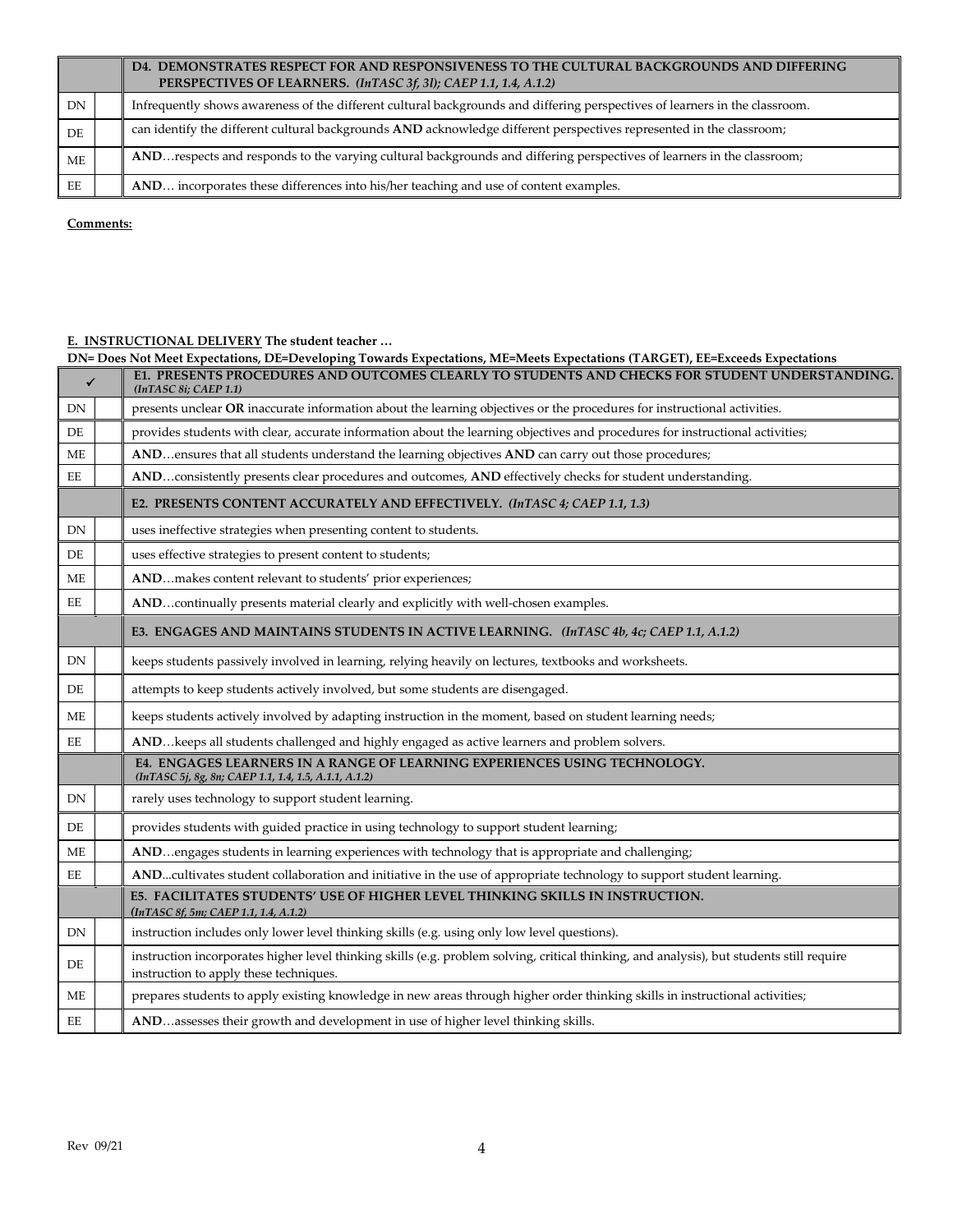|           | E6. DIFFERENTIATES INSTRUCTION AND PROVIDES APPROPRIATE ACCOMMODATIONS TO MEET THE NEEDS OF                                            |
|-----------|----------------------------------------------------------------------------------------------------------------------------------------|
|           | DIVERSE LEARNERS. (InTASC 2a, 2b, 8; CAEP 1.1, A.1.2)                                                                                  |
| DN        | provides undifferentiated instruction for students.                                                                                    |
| DE        | attempts to accommodate student learning needs but with mixed success.                                                                 |
| МE        | differentiates and scaffolds instruction to accommodate most students' learning needs.                                                 |
| EE        | successfully reaches all students by skillfully differentiating and scaffolding, using activities appropriate for a range of learners. |
|           | E7. USES INSTRUCTIONAL AND TRANSITION TIME FOR CONTENT MASTERY. (InTASC 8b, 4r; CAEP 1.1)                                              |
| <b>DN</b> | uses instructional time inappropriately and/or on activities of little instructional value.                                            |
| DE        | inconsistently uses instructional and transition time effectively.                                                                     |
| МE        | consistently uses instructional and transition time effectively for content mastery;                                                   |
| EE        | ANDperforms non-instructional procedures efficiently.                                                                                  |

## **F. REFLECTION FOR STUDENT ACADEMIC PROGRESS The student teacher …**

**DN= Does Not Meet Expectations, DE=Developing Towards Expectations, ME=Meets Expectations (TARGET), EE=Exceeds Expectations**

|    | F1. PROVIDES SPECIFIC EVIDENCE TO DOCUMENT STUDENT LEARNING. (InTASC 6a, 6g, 6o, 6t; CAEP 1.1, 1.2, A.1.2)                                                                                     |
|----|------------------------------------------------------------------------------------------------------------------------------------------------------------------------------------------------|
| DN | provides unclear evidence to document student learning.                                                                                                                                        |
| DE | collects and reviews some data to document student learning.                                                                                                                                   |
| ME | consistently analyzes and interprets assessment data to document student learning over time.                                                                                                   |
| EE | AND uses a variety of assessment data to document student learning and develop interim learning goals.                                                                                         |
|    | F2. TAKES RESPONSIBILITY FOR STUDENT LEARNING BY USING ONGOING ANALYSIS AND REFLECTION.<br>(InTASC 6c, 6l, 9c, 9l, 9g; CAEP 1.1, A.1.2)                                                        |
| DN | puts the responsibility of learning on the student.                                                                                                                                            |
| DE | acknowledges responsibility for student learning.                                                                                                                                              |
| ME | takes responsibility for student learning by consistently making changes to plans and practice as a result of analysis and reflection;                                                         |
| EE | ANDsets and implements professional goals to improve student learning.                                                                                                                         |
|    | F3. SEEKS AND USES INFORMATION FROM PROFESSIONAL SOURCES (E.G. COOPERATING TEACHER, COLLEAGUES,<br>AND/OR RESEARCH) TO IMPROVE INSTRUCTION. (InTASC 9d, 10e, 10r; CAEP 1.1, 1.2, A.1.1, A.1.2) |
| DN | relies solely on own knowledge to improve instruction.                                                                                                                                         |
| DE | seeks information from the cooperating teacher AND attempts to use it to improve instruction.                                                                                                  |
| ME | seeks information from professional resources AND uses it to improve instruction.                                                                                                              |
| EE | seeks information from varied professional resources AND uses it effectively to improve instruction.                                                                                           |

**Comments:** 

## **G. PROFESSIONALISM The student teacher …**

|    | DN= Does Not Meet Expectations, DE=Developing Towards Expectations, ME=Meets Expectations (TARGET), EE=Exceeds Expectations |                                                                                                                                            |
|----|-----------------------------------------------------------------------------------------------------------------------------|--------------------------------------------------------------------------------------------------------------------------------------------|
|    |                                                                                                                             | G1. DEMONSTRATES THE EXPECTATIONS OF THE PROFESSION INCLUDING CODES OF ETHICS, PROFESSIONAL                                                |
|    |                                                                                                                             | STANDARDS OF PRACTICE AND RELEVANT LAW AND POLICY. (InTASC 9j, 9o; CAEP 1.1, A.1.1)                                                        |
| DN |                                                                                                                             | acts in an ethically questionably manner and does not follow federal and state laws and school policies.                                   |
| DE |                                                                                                                             | inconsistently adheres to ethical codes of conduct and professional standards (attendance, dress, meets deadlines, confidentiality, etc.). |
| ME |                                                                                                                             | consistently adheres to ethical codes of conduct and professional standards (attendance, dress, meets deadlines, confidentiality, etc.);   |
| EE |                                                                                                                             | ANDintentionally adheres to and can articulate federal and state laws, school policies and ethical guidelines.                             |